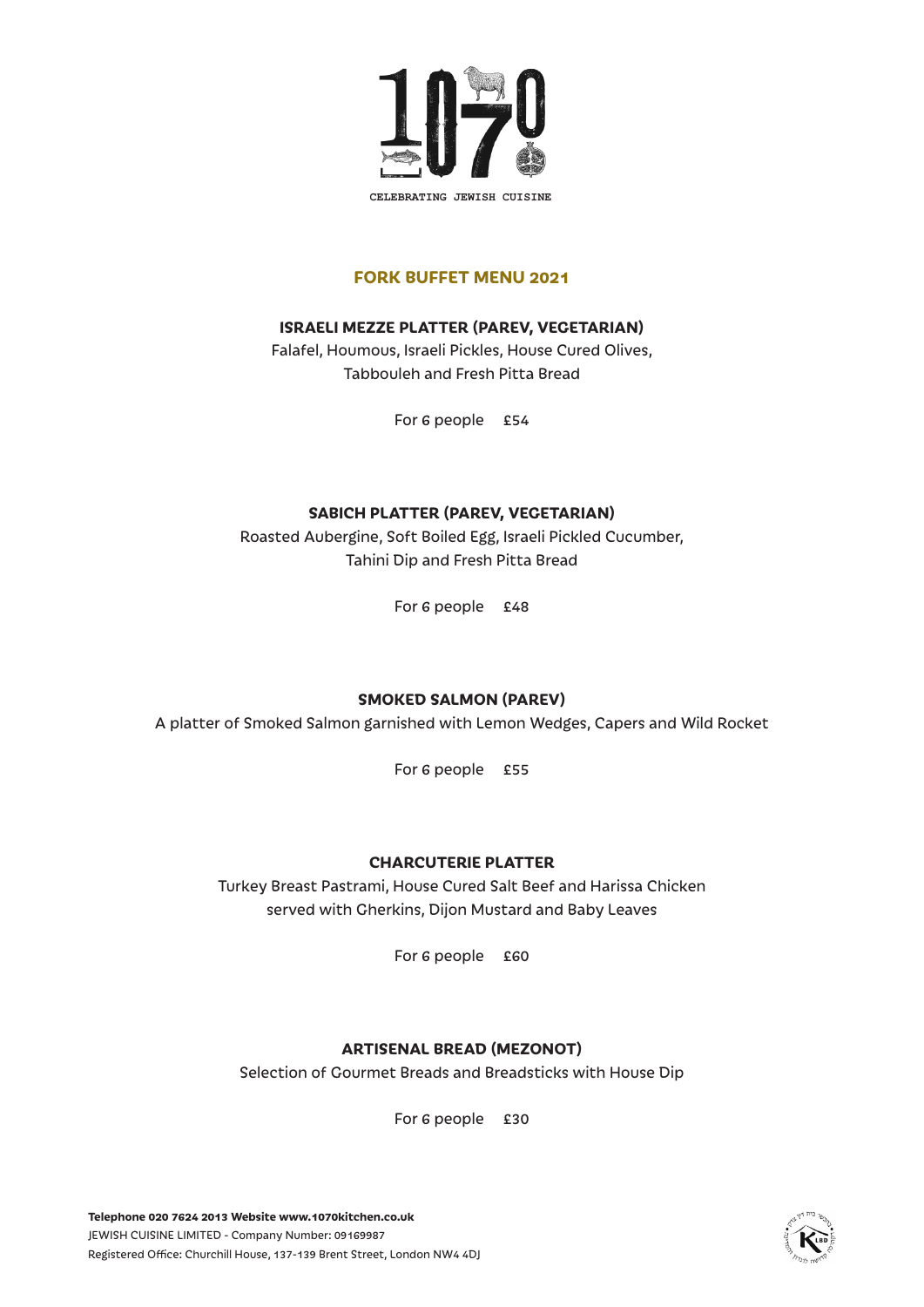

### **FORK BUFFET SALADS TO SHARE ALL PAREV AND VEGETARIAN, PER KG**

Israeli Salad £25

Traditional Coleslaw Salad £25

Red Slaw £25

Thai Red Coleslaw with Cashew Nuts and Soy Dressing £30

Beetroot, Onion and Fresh Herbs £25

Potato Salad with Red Onion, Capers and Mayonnaise £25

Caesar Salad with Croutons and Creamy Dressing £25

Carrot Salad with Pomegranate & Fresh Herbs £25

Cucumber, Dill & Radish Salad £25

Moroccan Carrot, Cumin & Garlic Salad £25

Taboule Salad £25

Houmous £25

Babaghanoush (Burnt Aubergine) £30

Red Quinoa Salad with Butternut Squash & Peas £30

Thai Noodle Salad with Stir Fry Vegetables, Garlic & Ginger £35

Antipasti Grilled Vegetables in Olive Oil with Fresh Herbs £35

Pesto Pasta Salad with Cherry Tomatoes & Fresh Basil £35

Grilled Aubergine Salad with Tahini & Pomegranate £35

Heritage Tomato & Red Onion Salad £35